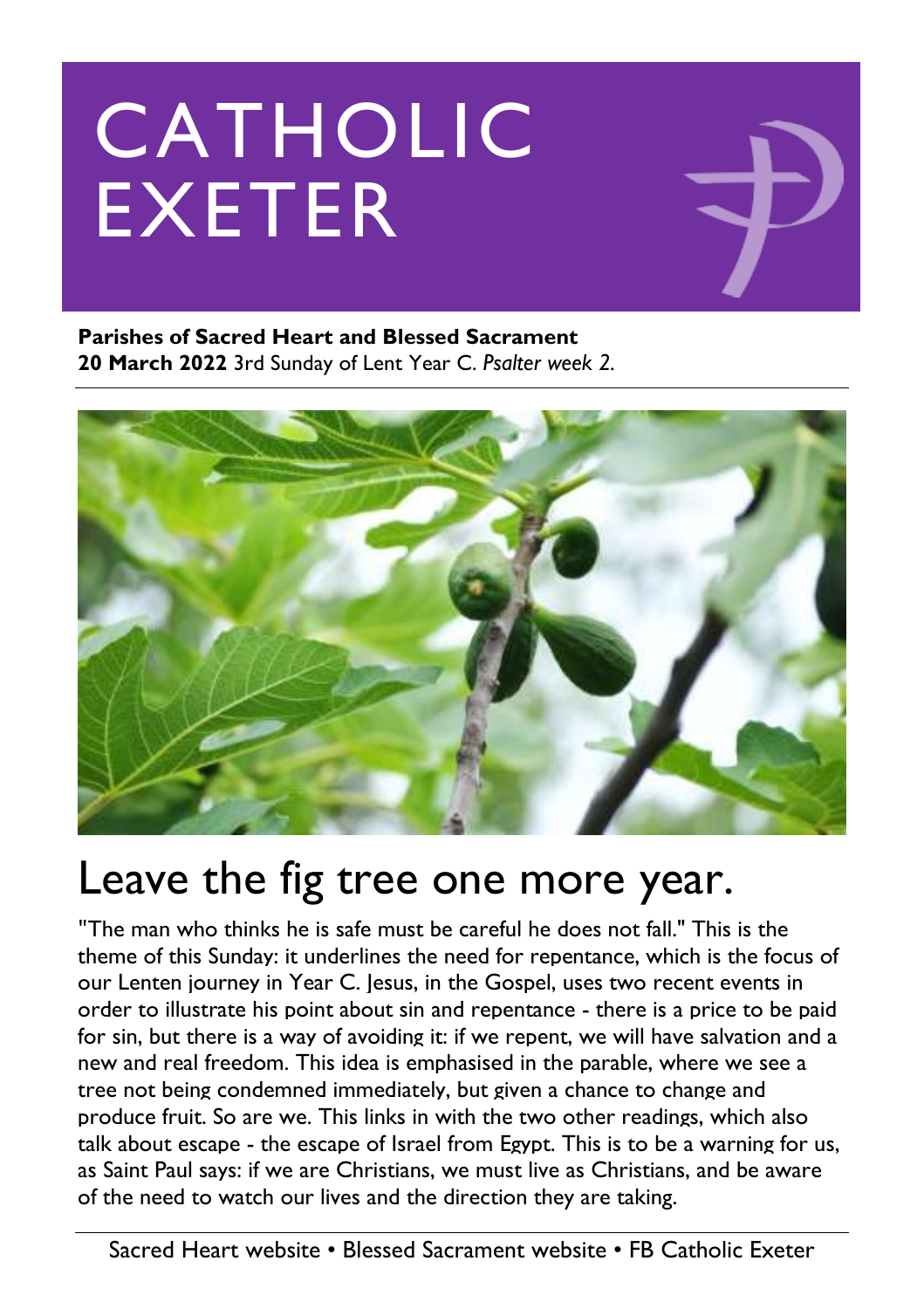## MASS TIMES SACRED HEART



#### **Sunday 20th March** – 3rd Sunday of Lent

| <b>Anthony Salmond RIP</b>       |
|----------------------------------|
| People of the Parish             |
| Rosa Isabel Sânchez Umbariba RIP |
|                                  |

#### **Monday 21st March** – St Scholastica, Virgin

10.00am *Abhighek (Thanksgiving for Birthday)*

#### **Tuesday 22nd March**

10.00am *Private Intention*

#### **Wednesday 23rd March**

10.00am *People of Ukraine*

#### **Thursday 24th March**

10.00am *Mary & John Swansom RIP*

#### **Friday 25th March -** The Annunciation of the Lord

11.15am Stations of the Cross 12 noon *People of Poland* Lenten Lunch served after Mass

#### **Saturday 26th March**

10.00am *Eileen & Matt Lyons RIP*

#### **Clocks go forward one hour**

#### **Sunday 27th March** – 4th Sunday of Lent *Laetare Sunday*

5.30pm Sat *People of Ukraine* 9.15am 11.15am *People of the Parish*

Tea & Coffee after Masses on Sunday (9.15am), Tuesday & Saturday

All Masses and liturgies are now being live-streamed. [Click here.](https://www.youtube.com/channel/UCqZLydKWQ6CqG2utRNBeKmA)

## Confessions

Saturdays after 10.00am Mass and 4.00pm-5.00pm and on reasonable request.

The church will be open for private prayer from 8.30am until dusk each day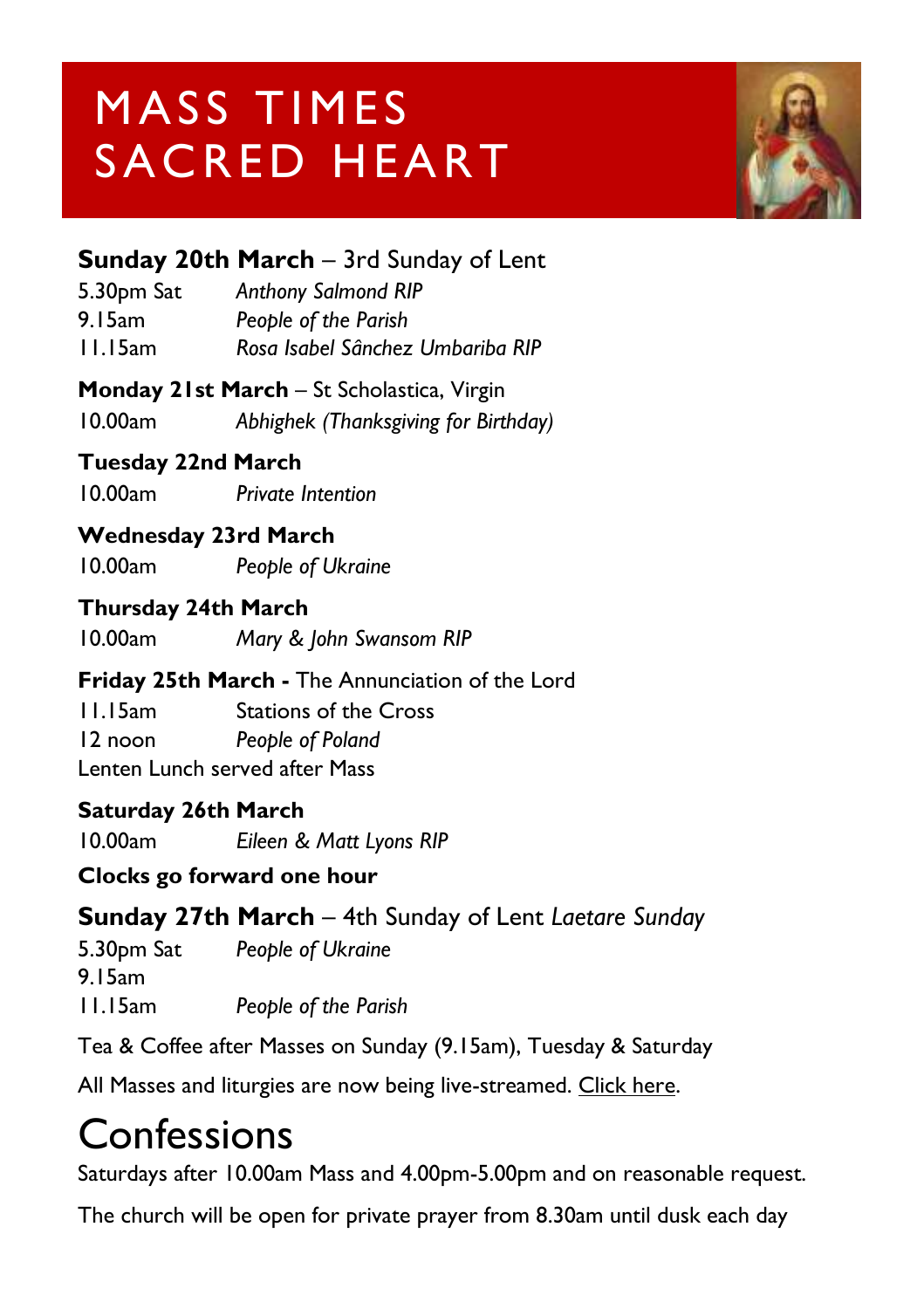## MASS TIMES BLESSED SACRAMENT



#### **Sunday 20th March** – 3rd Sunday of Lent

| 8.45am     | Mrs Kelly's Intentions     |
|------------|----------------------------|
| $10.45$ am | People of the Parish       |
| 6.00pm     | Marie Elizabet Comioto RIP |

#### **Tuesday 22nd March**

6.30pm *John Cornick RIP*

#### **Wednesday 23rd March**

9.30am *People of Ukraine*

#### **Thursday 24th March**

9.30am *Peggy Webber RIP*

#### **Friday 25th March -** The Annunciation of the Lord

6.00pm Stations of the Cross 6.45pm *People of Ukraine*

#### **Saturday 26th March**

9.30am *People of Poland*

#### **Clocks go forward one hour**

#### **Sunday 27th March** – 4th Sunday of Lent *Laetare Sunday*

8.45am *James & Eileen Cullen & Anne Kelly RIP* 10.45am *Penny Barrington RIP*

6.00pm *People of the Parish* 

Tea & Coffee after Mass on Wednesdays

All Masses and liturgies are now being live-streamed. [Click here](https://www.youtube.com/c/BlessedSacramentExeter)

## Confessions

Saturdays after 9.30am Mass and on reasonable request.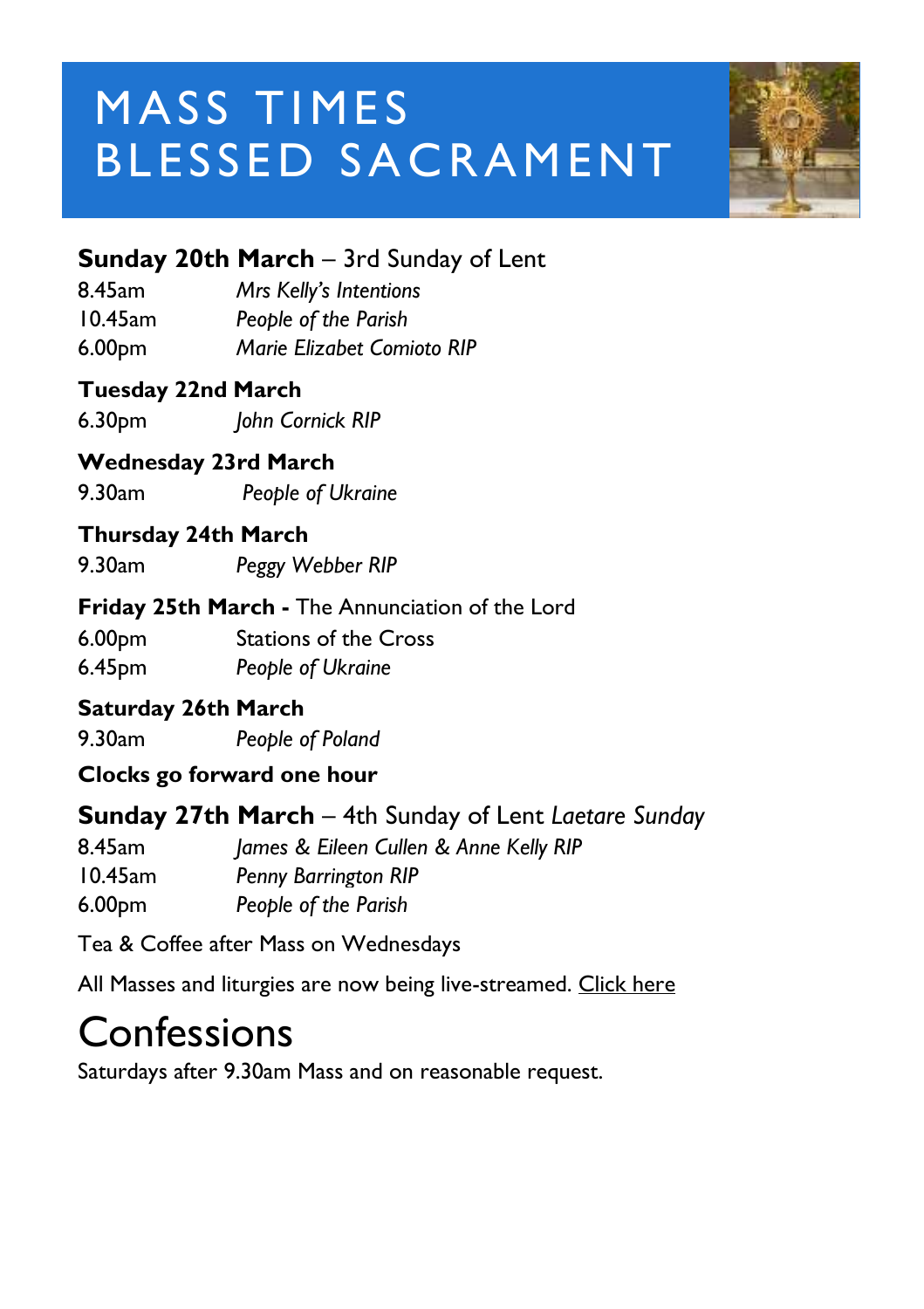# **NEWS**

## Helping Ukraine



Like you, CAFOD is deeply disturbed by the ongoing attacks on Ukraine. Together, we stand in solidarity with the Ukrainian people and send our prayers to our sister organisation Caritas Ukraine, and those Caritas agencies in

neighbouring countries, who are already helping people affected by this conflict. As one Caritas, we stand united with them. Caritas Internationalis is part of one of the largest aid networks in the world. With our global reach and local presence, we are there when an emergency hits.

[Donate to CAFOD's Ukraine Humanitarian Appeal](https://cafod.org.uk/donations/picker?defaultuniversaltype=single&_Appeal=123770)

## Support for Ukraine

Many parishes have been asking Caritas Plymouth and CAFOD Plymouth what we can do to help the people of Ukraine. Caritas Plymouth's mission is to focus on our local community and we are working closely with our sister and Caritas agency CAFOD, (the official humanitarian international development agency for the Catholic Church in England and Wales) who are providing support overseas. CAFOD have launched a fundraising campaign and will ensure donations reach those on the ground. To make a donation to support those affected by the conflict please visit [Ukraine Humanitarian Appeal | CAFOD](https://cafod.org.uk/Give/Donate-to-Emergencies/Ukraine-Humanitarian-Appeal)

The situation in terms of welcoming people to the UK is changing very rapidly. The Diocese of Plymouth website now has a page about how people can respond to the crisis in Ukraine. [https://www.plymouth-diocese.org.uk/ukrainecrisis/.](https://www.plymouth-diocese.org.uk/ukrainecrisis/) The website has links to the new Homes for Ukraine hosting scheme and will be updated regularly as more information becomes available.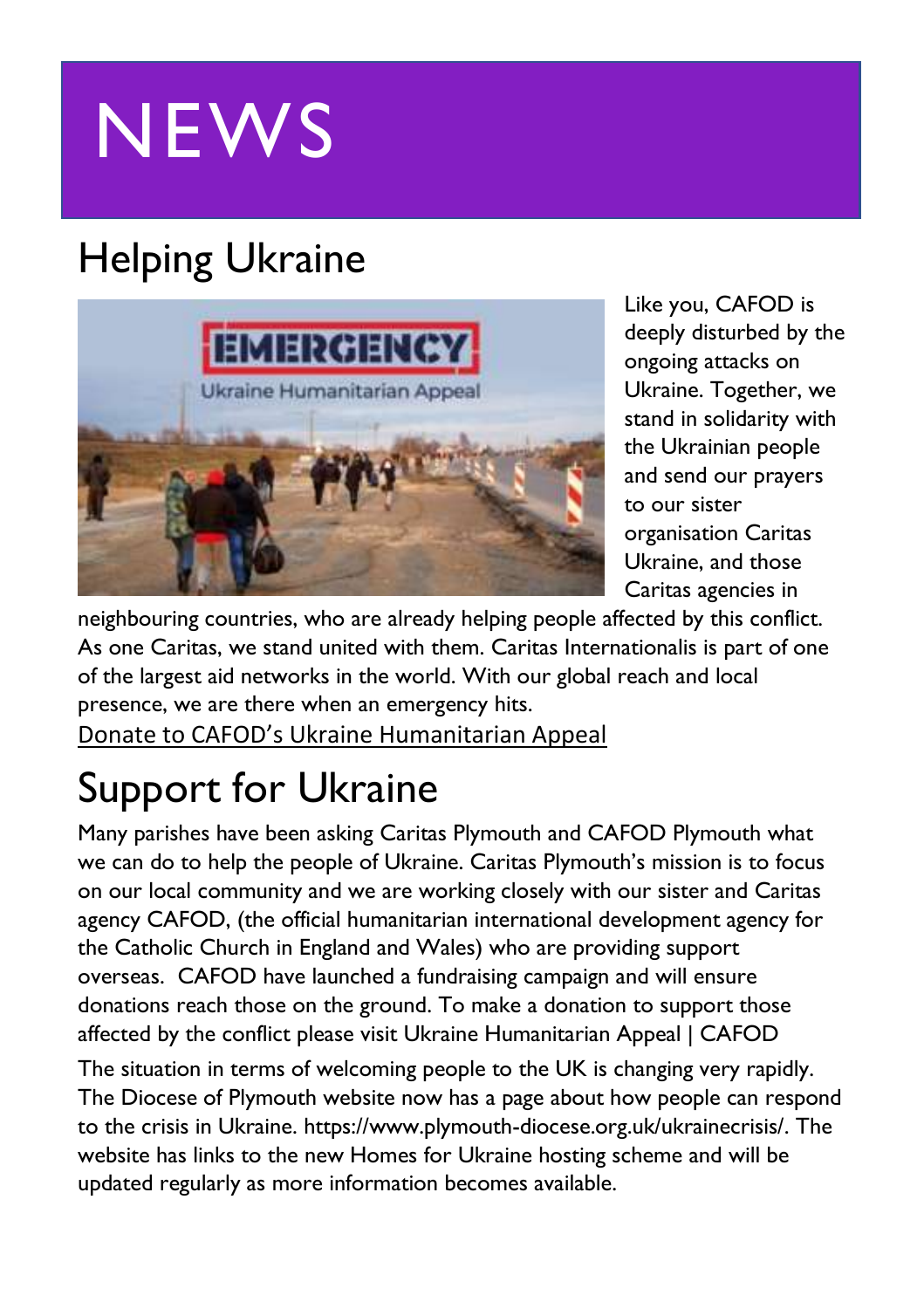## Lent Talks 2022

Fr Mark Skelton from All Saints Teignmouth has once again organised a series of Lent Talks. Each talk will begin at 7.00pm and the session will run until 8.30pm.

24 March Sr Bernadette Reis….No subject as of yet.

31 March Mr Jeremy Skelton…..'From the Badlands to the Promised Land'

7 April Mr Anthony Towey….'The Trial of Truth.' – Lenten Encounters in John.

To join the meetings please [click this link.](https://us02web.zoom.us/j/89625462101?pwd=OXpMSUU1TzQ4Z0tJTyt6WFpLaFdTZz09) Link active from 6.45pm.

Meeting ID: 896 2546 2101. Passcode: 146545

## *Seven Last Words* Lent Day of Recollection

Being held at St Rita's Centre, Honiton, Devon on Saturday 2 April 9.30am – 4.00pm with Fr Tom Dubois. The day will begin with coffee/tea on arrival at 9.30am. First Talk will start at 10.00am, second talk will be at 11.00am. Exposition and Adoration of the holy Sacrament in silence will be at 12.00pm. Lunch will be served at 1.00pm, Mass at 2.45pm Cost per person: £25.00 which includes lunch. For further information & to register your name contact: St Rita's Centre Tel: 01404 42635; Email: admin@stritascentre.org or [click here.](https://www.stritascentre.org/events/lent-retreat-day-seven-last-words)

## Lent Confessions and Adoration

On Wednesday 30 March from 5.30 to 8.00pm confessions will be available at Sacred Heart church. Priests from our Exeter parishes will available to hear confessions. All welcome.

## Lent Lunches

Lent lunches are being served after the 12 noon Mass at the Sacred Heart Church every Friday during Lent. A light lunch consisting of soup, bread, cheese, pickle and coffee or tea will be served at a cost of  $£4$ . We are raising money to support St Petrock's Centre for the homeless. All welcome.

## Pope Francis tweets…

[Lent](https://twitter.com/hashtag/Lent?src=hashtag_click) is a journey of healing, to live each day with a renewed spirit, a different "style". Prayer, charity and fasting are aids to this: they restore us to a living relationship with God, our brothers and sisters, and ourselves.

## Into your hands, Lord…

Please pray for the repose of the soul of Jeanne Gaskell whose funeral Mass will take place at Blessed Sacrament on Wednesday 30 March at 10.00am. RIP.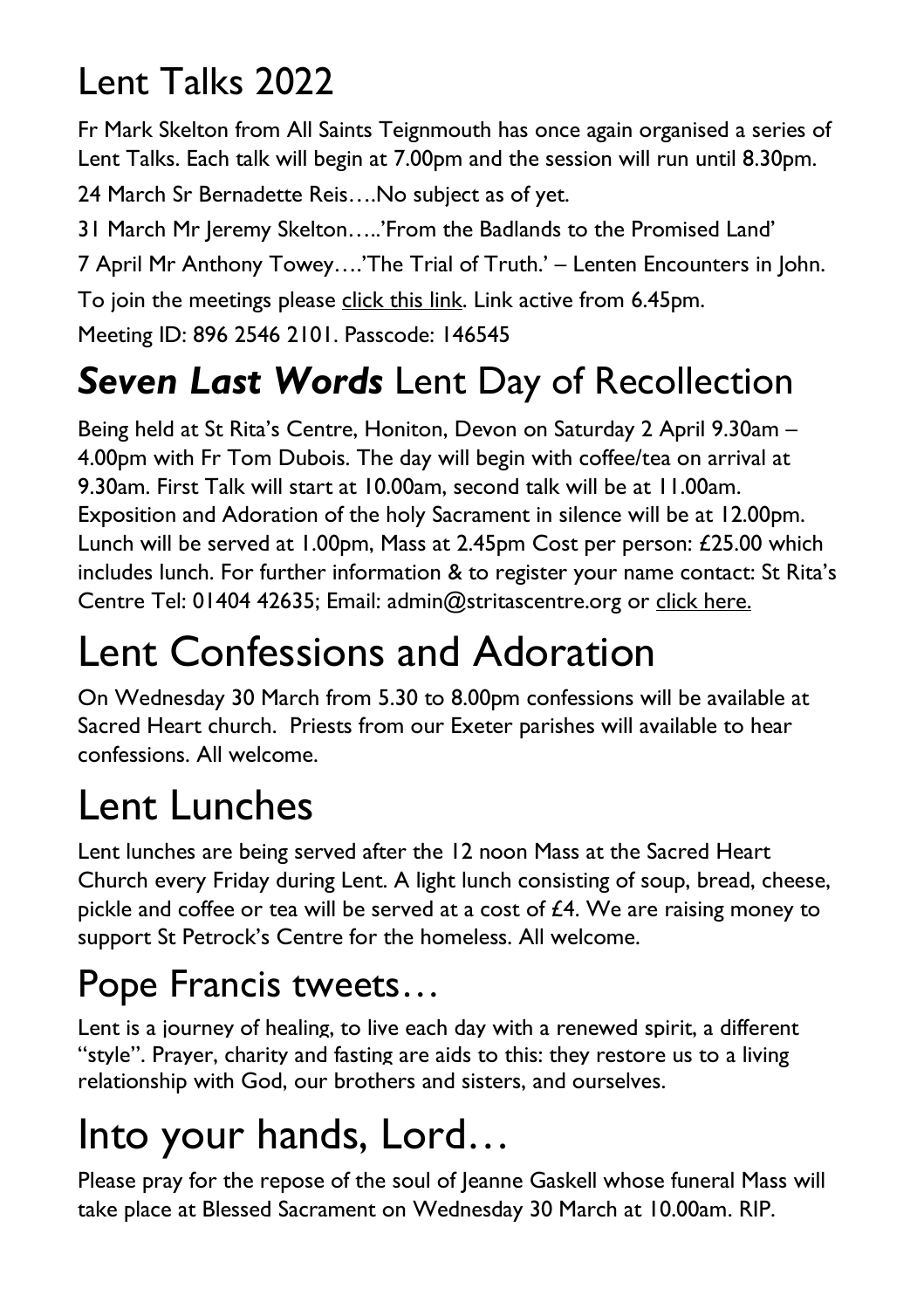## CAFOD's Walk Against Hunger Lent Challenge

There are 200 million children in the world whose lives are at risk from malnutrition. So, this Lent, challenge yourself to walk 200km, and help give hunger its marching orders. Do 5k a day, your way, for 40 days, and you'll conquer your target in time for Easter—and help people around the world to live free from hunger. To take part, go to cafod.org.uk/walk

## Diocesan Vacancy – Facilities Assistant

Role: Facilities Assistant – St. Boniface House Reporting to: The Head of Property Services - St Boniface House, Ashburton, TQ13 7JL Hours: 35 hours/5 days per week starting at 8.30am Salary: £11.39 per hour – actual Salary £20730.00 for 35 hours. Copies of the job description and application form are obtainable from the HR Department by emailing recruitment@prcdtr.org.uk or calling 01364 645383. Applications are by application form and covering letter. The last date for applications is Monday 28 March and interviews will be held during week commencing Monday 4 April.

## Exeter Foodbank – March Priority List

The March priority items are: Milk (UHT semi-skimmed) fruit juice, noodle snacks, sugar, shampoo, shower gel, squash.

Please ONLY donate items from the list. Thank you for your understanding. Collection Points - Co-Op (Heavitree/St Thomas); Tesco (Exe Vale); Sainsbury's Alphington/Pinhoe/Guildhall); Waitrose (Gladstone Rd). Or you can donate money online [here](https://uk.virginmoneygiving.com/charity-web/charity/finalCharityHomepage.action?charityId=1016975&_ga=2.106832579.1384579075.1617955505-1667813714.1617955505) The Food Bank feeds about 180 people a week at present.

## Baptism Preparation Course

Are you expecting a baby and/or looking to have your child baptised? We look forward to spiritually supporting you in preparation for this important sacrament and welcoming you and your family into our parish family. Courses are over two consecutive Saturday mornings from 10:15-12.00 delivered via zoom. The course dates are: 14/21 May, 16/23 July and 15/22 October. Godparents are especially welcome to attend the second Saturday session as the role of Godparents is explored. Click [here](https://www.blessedsacrament.org.uk/parish-life/sacramental-life/) to go to the parish website and click on Baptism enquiry form to register. If you have any problems accessing this you can contact Lesley in the parish office on 01392 274724 or at [exeter-heavitree@prcdtr.org.uk](mailto:Exeter-heavitree@prcdtr.org.uk) We are now taking bookings for the May course.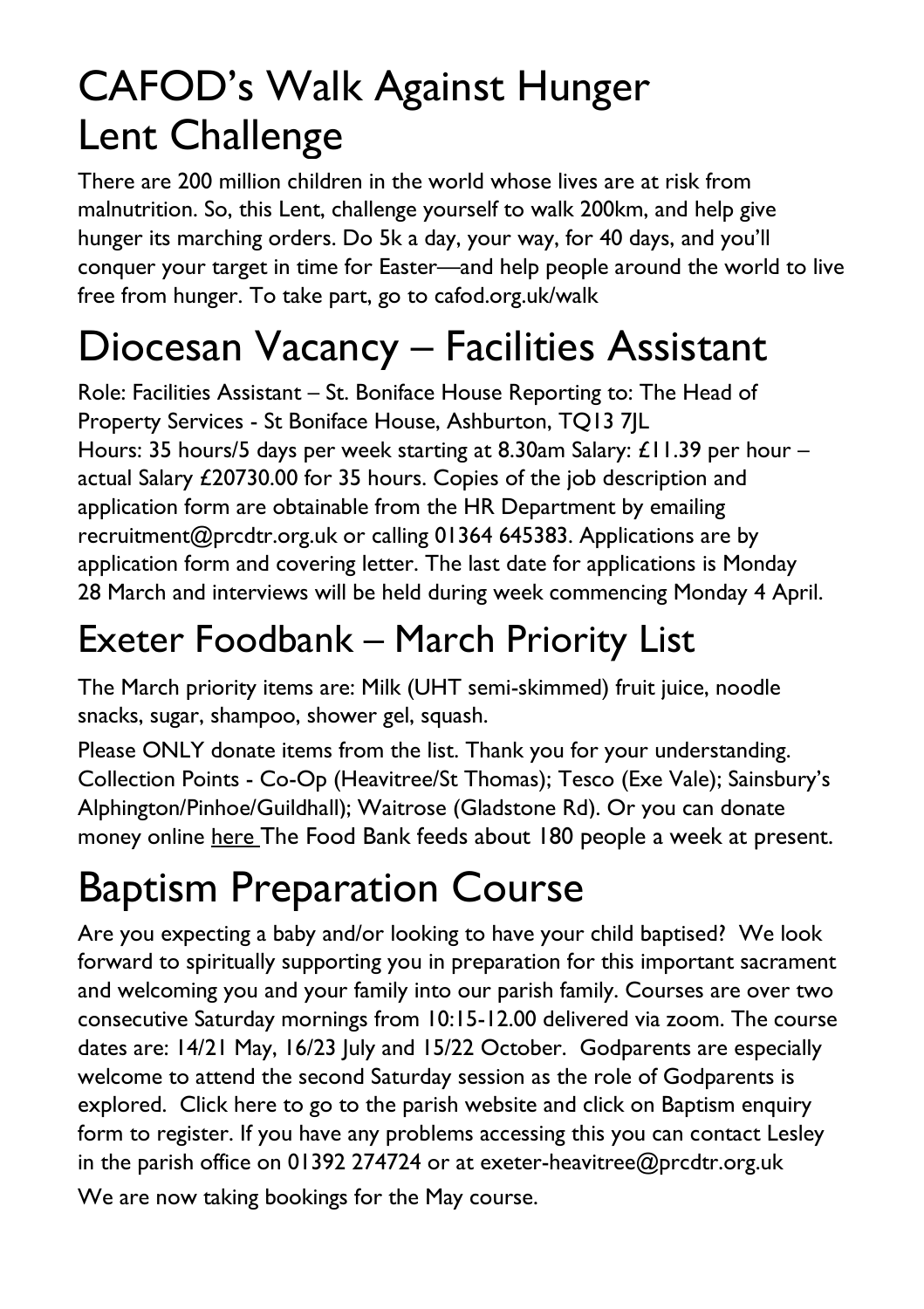# GIFT Growing In Faith Together

#### March update: A Lenten Journey

On Saturday 5 March, we met with GIFT families to celebrate Mass, enjoy refreshments and learn about and explore what it means to make a family Lenten journey. Families learned about the three pillars of Lent, took home resources to support their journey and made Lenten paper prayer chains.

#### What Is Gift?

GIFT is for all families of faith who want to learn about their Catholic faith, meet other families and be supported in their family faith journey. GIFT is the gateway to the sacraments of Reconciliation, Holy Communion and Confirmation. To register for GIFT and to receive regular updates please complete this [Registration](https://docs.google.com/forms/d/1Qs8jP69t9hS5V3ukZvm34yn8pDZdS0iDYrhXY_j8pMQ/edit) [Form.](https://docs.google.com/forms/d/1Qs8jP69t9hS5V3ukZvm34yn8pDZdS0iDYrhXY_j8pMQ/edit)

#### GIFT Youth

On Saturday we were delighted to open the doors of GIFT for the first time to secondary school aged young people. Fr Albert and a team of youth catechists explored the topic of Lent with over 15 young people. To register for GIFT Youth please compete this [Registration Form.](https://docs.google.com/forms/d/1js2AU2QewgH1ui7kjv2-mKDJcyulRGa34G-Eo3ao8FI/edit)

#### Bedtime Chats

All of the Bedtime Chats can be found on the Blessed Sacrament Website GIFT page: https://www.blessedsacrament.org.uk/parish-life/gift/

#### Next Sessions & getting in touch

Our next parent zoom session is on Wednesday 16 March from 7.00 – 8.00pm The next Family and Youth session is on Saturday 2 April. If you would like to join us, please get in touch with Maria exeter-pastoral-assistant@prcdtr.org.uk

## Wednesday Word Scripture Reflection

Wednesday word meets online via zoom from 2.00-3.00pm. If you would like to join us then, please get in touch with Maria: [exeter-pastoral](mailto:exeter-pastoral-assistant@prcdtr.org.uk)[assistant@prcdtr.org.uk.](mailto:exeter-pastoral-assistant@prcdtr.org.uk) Please note that you do not need to make a weekly commitment and a warm welcome will await you whenever you can come.

## Stronghold Praise & Worship

Come along for an evening of praise, worship and prayer with Stronghold on Thursday 24 March. We will meet from 7.15 till 8.30pm at Blessed Sacrament Church. All are welcome!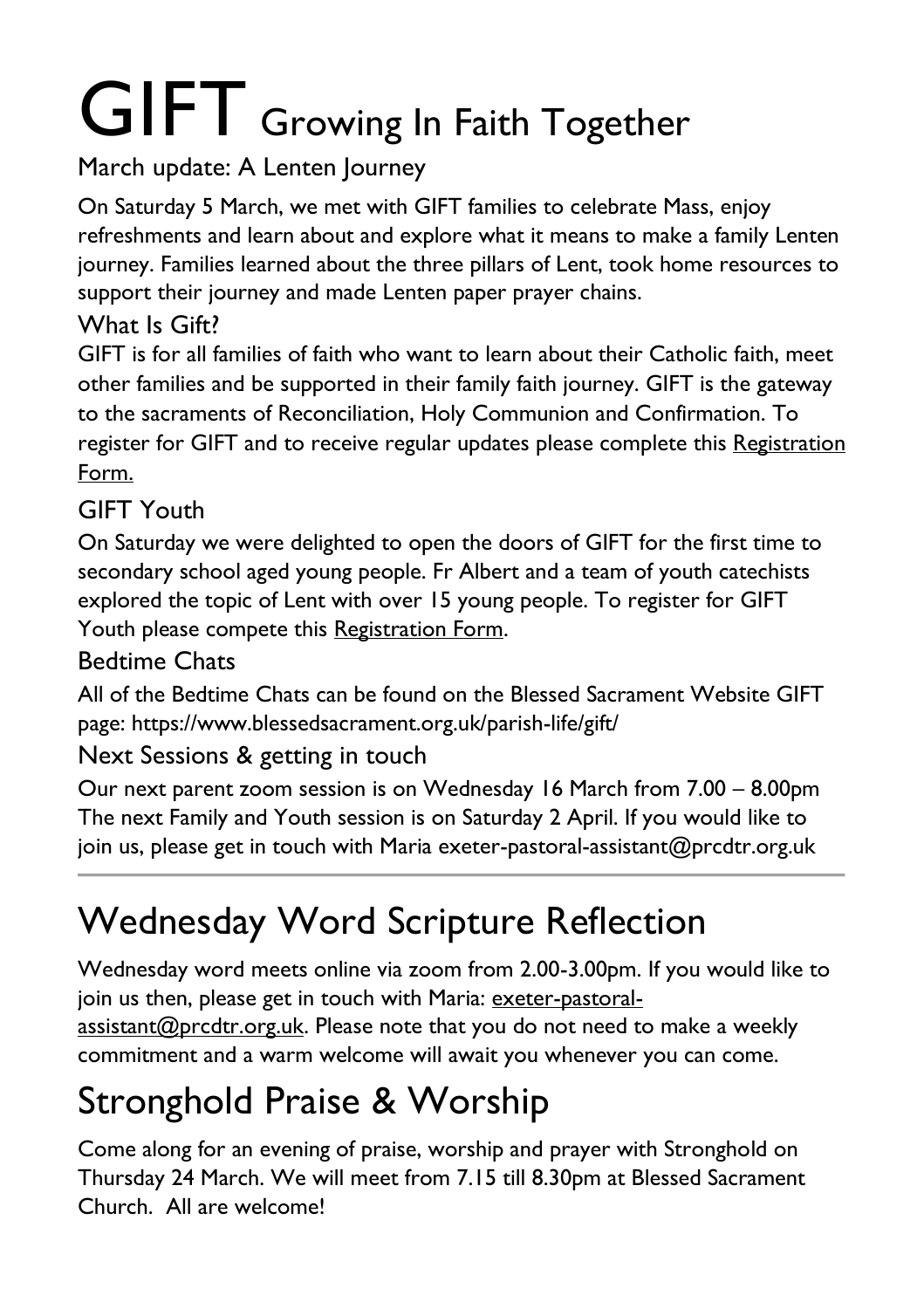# Alpha

Alpha has been changing people's lives around the world and has had a powerful effect on the lives of some of our parishioners. We would love you to share their experience of encountering Jesus Christ and the Church in a dynamic way.

Pauline writes: *At Alpha I found a wonderful community of people exploring the Christian faith and encouraging each other on the journey, not having all the answers, but gently helping to discover and share. Listening to others' stories has been joyful and inspirational.*

Join an 'in person' course commencing Wednesday 30 March at 7.00 pm or online on the same day at 7:30 pm. If you'd like to take part contact us by [clicking](https://forms.gle/ox9872e6nAXT3Fec6)  [this link.](https://forms.gle/ox9872e6nAXT3Fec6) Will you join us? Who will you invite?



## Mass intentions

If you would like a Mass said for a particular intention, for someone who is ill or a loved one who has died, in thanksgiving for an answer to prayer or perhaps something personal please contact the Parish Office and we'll help you find a date and time which suits you. It is traditional to make an offering at the same time. This is simply what you can afford and would like to give.

## Pope's March prayer intention

For a Christian response to bioethical challenges. We pray for Christians facing new bioethical challenges; may they continue to defend the dignity of all human life with prayer and action. See also the Popes' video here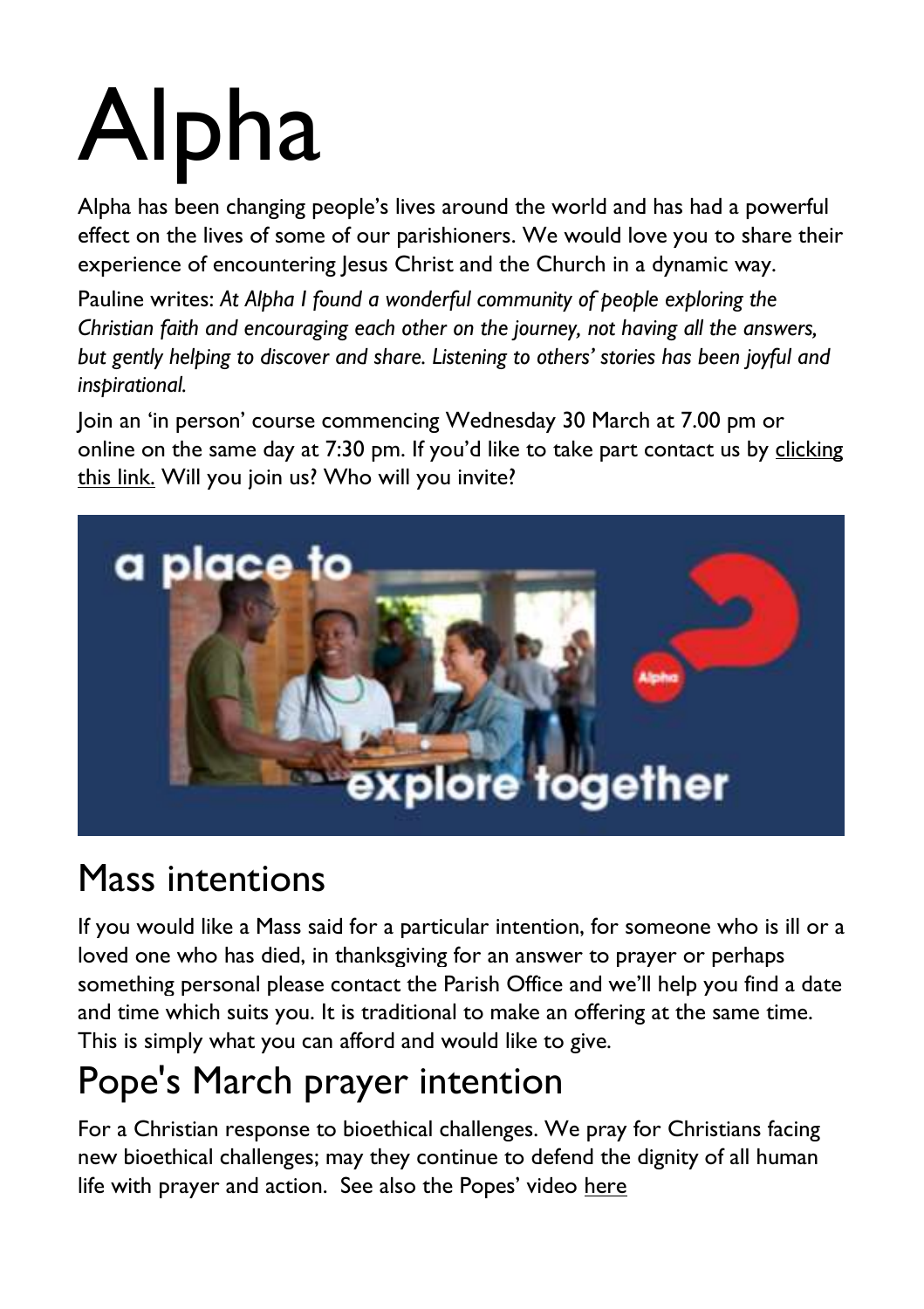## Catholic Exeter Forming in Faith

We have now completed the Catholicism series and are going to continue on a journey of adult formation. We will next watch Bishop Barron's inspiring insights into the mystery of Christ's presence in our lives and the centrality of the Eucharist as an important part of that presence. So many believers do not understand the mystery of the Eucharist, which is the 'source and summit' of the Christian life. These sessions will be on Mondays 28 March & 11 April at 10.30am–12.30pm at Sacred Heart and Tuesdays 29 March & 12 April at 7.00– 9.00pm at Blessed Sacrament. To join us on this journey of discovery come along.

After Easter we will run sessions to watch Bishop Barron's series to grow in our understanding of the Mass. Come to all six or dip in and out each week; either way, you will feel inspired and spiritually fed. These sessions will start on Monday 25 April 10.30am till 12.30pm at Sacred Heart and Tuesday 26 April 7.00 – 9.00pm at Blessed Sacrament.

#### Youth Events in the diocese World Youth Day (WYD) 2023 Lisbon Portugal

Mary rose and went with haste (LK 1:39) is the motto for the next year's World Youth Day (WYD). Planning has begun for our trip. Leaders are starting to be recruited and young people are expressing interest. Please contact me if you know anyone who would interested in joining us - Saskia [youth@prcdtr.org.uk](mailto:youth@prcdtr.org.uk)

#### Storm Eunice stops Heatree residential, new dates below.

When Storm Eunice hit it was decide to postpone the Heatree Residential. The rescheduled dates will be 13 - 15 May. The residential will start after school on Friday and will finish with a family Mass at 2.00 on Sunday 15 May. Priority will be given to those that booked for the February venture but there are spaces for those that did not book. [Click to book Heatree Residential May 13-15](https://linkprotect.cudasvc.com/url?a=https%3a%2f%2femail.workwithgusto.co.uk%2ft%2ft-l-qobz-jliihdujhk-t%2f&c=E,1,uTd0l8Q_M52Y_ElGkKKS0VyY-UpsQ5VmxTBtyAkC4U6lvj9hJdTURkr9WlUnW52p2yAR3fLdGROZ96NnLzDqYorCr5NK_xcxze5Ssc74_zhVnQ,,&typo=1) Stay Awake

#### This is a great conference for all Christians, young and old to meet. Book your place through their website: Stay Awake. To find out more take a look at their Instagram account: Stay Awake Instagram.

#### Young Adults held a fast for Ukraine

A group of our young adults held a fast last Friday for Ukraine. This was in response to Pope Francis' appeal to pray and fast for peace. If you would like any further information about the young adult groups or to join the WhatsApp group please email Saskia [youth@prcdtr.org.uk](mailto:youth@prcdtr.org.uk) or click the link to Join Young [Adults](https://linkprotect.cudasvc.com/url?a=https%3a%2f%2femail.workwithgusto.co.uk%2ft%2ft-l-qctujk-jlhtkkath-f%2f&c=E,1,H7xDkNsQx66fToQ4T0WKA31En_WajWfL-AQSzsmzOtsV6lcB4LUdlLNO-qjXnvs89JTbHFnw2EAZczGoHYpuOw1mU1OJFx_MbuCMNDXjTcuHiVTvSPDN&typo=1) [Whatsapp](https://linkprotect.cudasvc.com/url?a=https%3a%2f%2femail.workwithgusto.co.uk%2ft%2ft-l-qctujk-jlhtkkath-f%2f&c=E,1,H7xDkNsQx66fToQ4T0WKA31En_WajWfL-AQSzsmzOtsV6lcB4LUdlLNO-qjXnvs89JTbHFnw2EAZczGoHYpuOw1mU1OJFx_MbuCMNDXjTcuHiVTvSPDN&typo=1) group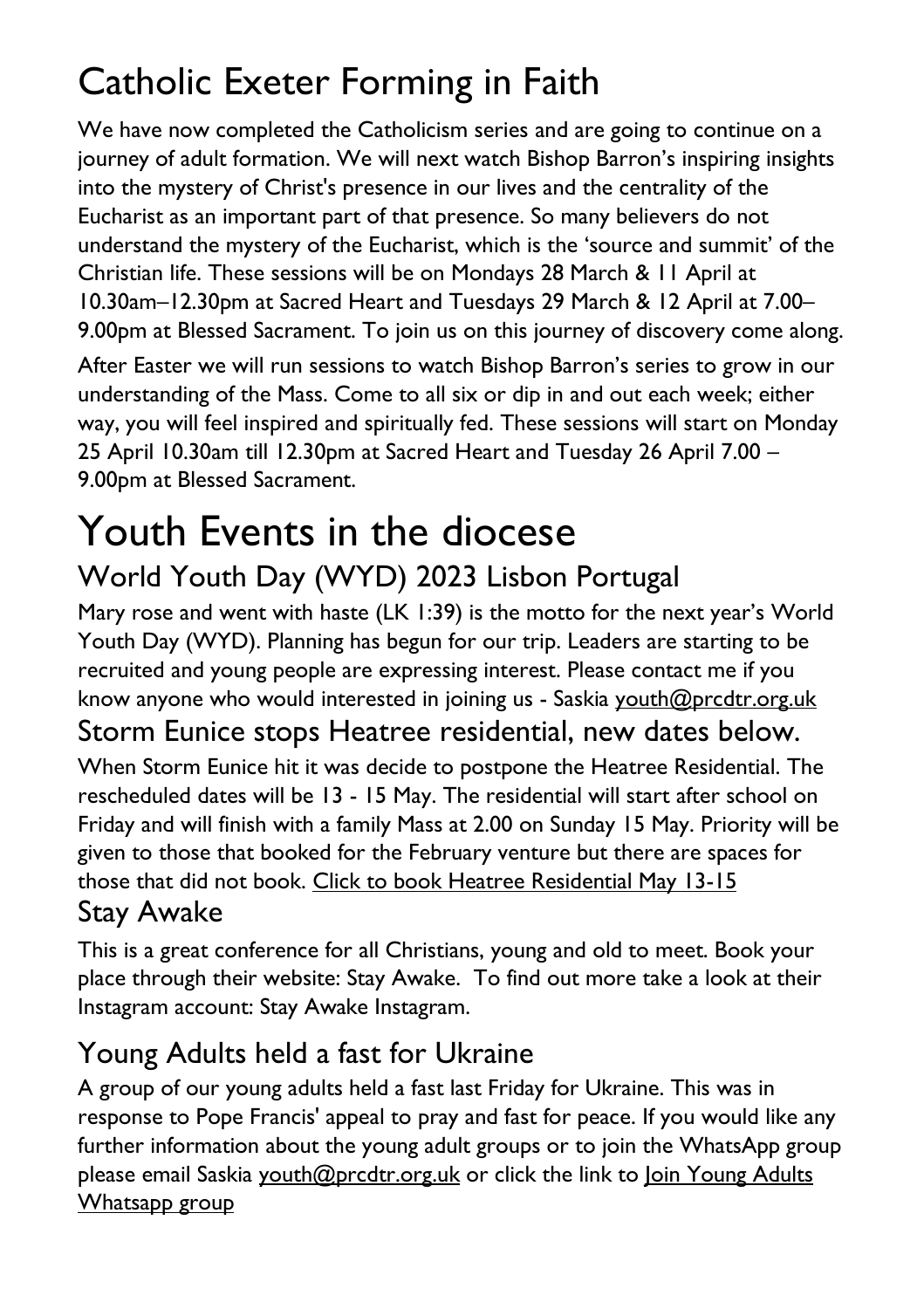#### Flame 2023 tickets now available

Flame is aimed at young people aged year 9 (14) through to University age. It's not just for Catholics, anyone interested is welcome to come. Ticket prices will include a T-shirt and a coach to take you to Wembley Arena, London. Email Saskia: [youth@prcdtr.org.uk](mailto:youth@prcdtr.org.uk) for further information or click on these links: [Flame](https://linkprotect.cudasvc.com/url?a=https%3a%2f%2femail.workwithgusto.co.uk%2ft%2ft-l-qctujk-jlhtkkath-r%2f&c=E,1,Blk2ycDETYSiwjdC8Eum_yXBXPyalX-b89WAcrqe2YMLelINKYiJZh6-LBH8JPoujeqNupfBVu_8vYI4vpIXwhWWATVyeEad53kAGgn5xuT7TYzo2Q,,&typo=1)  [Website](https://linkprotect.cudasvc.com/url?a=https%3a%2f%2femail.workwithgusto.co.uk%2ft%2ft-l-qctujk-jlhtkkath-r%2f&c=E,1,Blk2ycDETYSiwjdC8Eum_yXBXPyalX-b89WAcrqe2YMLelINKYiJZh6-LBH8JPoujeqNupfBVu_8vYI4vpIXwhWWATVyeEad53kAGgn5xuT7TYzo2Q,,&typo=1) [Promotional film](https://linkprotect.cudasvc.com/url?a=https%3a%2f%2femail.workwithgusto.co.uk%2ft%2ft-l-qctujk-jlhtkkath-y%2f&c=E,1,rIvCM-_EoOgTFmoiIkP33YW-SOr8YUpMgm9NEH62Sf6r8PBeBsWMEJhbgWpvbWucEgfJGlNF6hB_p1XuDAwT-WGz6WIdU1aCJs7rjEZ5CHEWhAI,&typo=1)

## Diocesan Retreats

There will be people who need to explore, make sense or reflect on the presence of God in their everyday lives, during the present challenging times, or perhaps in the more painful moments experienced recently. A retreat offers us this opportunity.

Residential - Ignatian Individually Guided Retreats organised by the Plymouth Diocesan Ignatian Spirituality Group. Members of the Ignatian Spirituality Group are experienced guides, who have received training in relation to Ignatian spirituality and include priests, deacons and lay people.

Lenten- Residential Silent Retreats - Honiton

4 - 6 March (Fri – Sun) Weekend Retreat (£150)

7 - 11 March (Mon – Fri) Midweek Retreat (£240)

4 – 11 March (Fri to Fri) 6 day Retreat (£450) - *Limited Places*

The Group continues to offer one-to-one days of accompanied prayer i.e. online or by phone, to suit people's individual circumstances. For further information, or to book those who are interested can contact the Diocesan Ignatian Spirituality Group by email [here](mailto:diocesan-ignatian-retreats@prcdtr.org.uk) or telephone: 01752 769164 or 07823447637.

The following retreat is also being offered in conjunction with outside guides.

Contemplative Retreat – Living and Praying in the Way of Franz Jalics

Friday  $6 - 14$  May (£600)

## CARITAS Social Action Network (CSAN)

[www.csan.org.uk/news/afghanistan-response/](https://www.csan.org.uk/news/afghanistan-response/) As well as all the information contained in the link, CARITAS Plymouth will be looking to connect with those leading on migration in the SW to support any local resettlement scheme. e.g., Exeter WAYmakers. If you would like to know more and help Exeter WAYmakers, please make contact. Thank you, Chris Lee 07702 435890 cml\_lee@hotmail.com

Read about Caritas and Cafod's response to the war in Ukraine: [Follow this link.](https://www.cbcew.org.uk/wp-content/uploads/sites/3/2022/03/Jt-CSAN-CAFOD-stmt-Ukraine.pdf)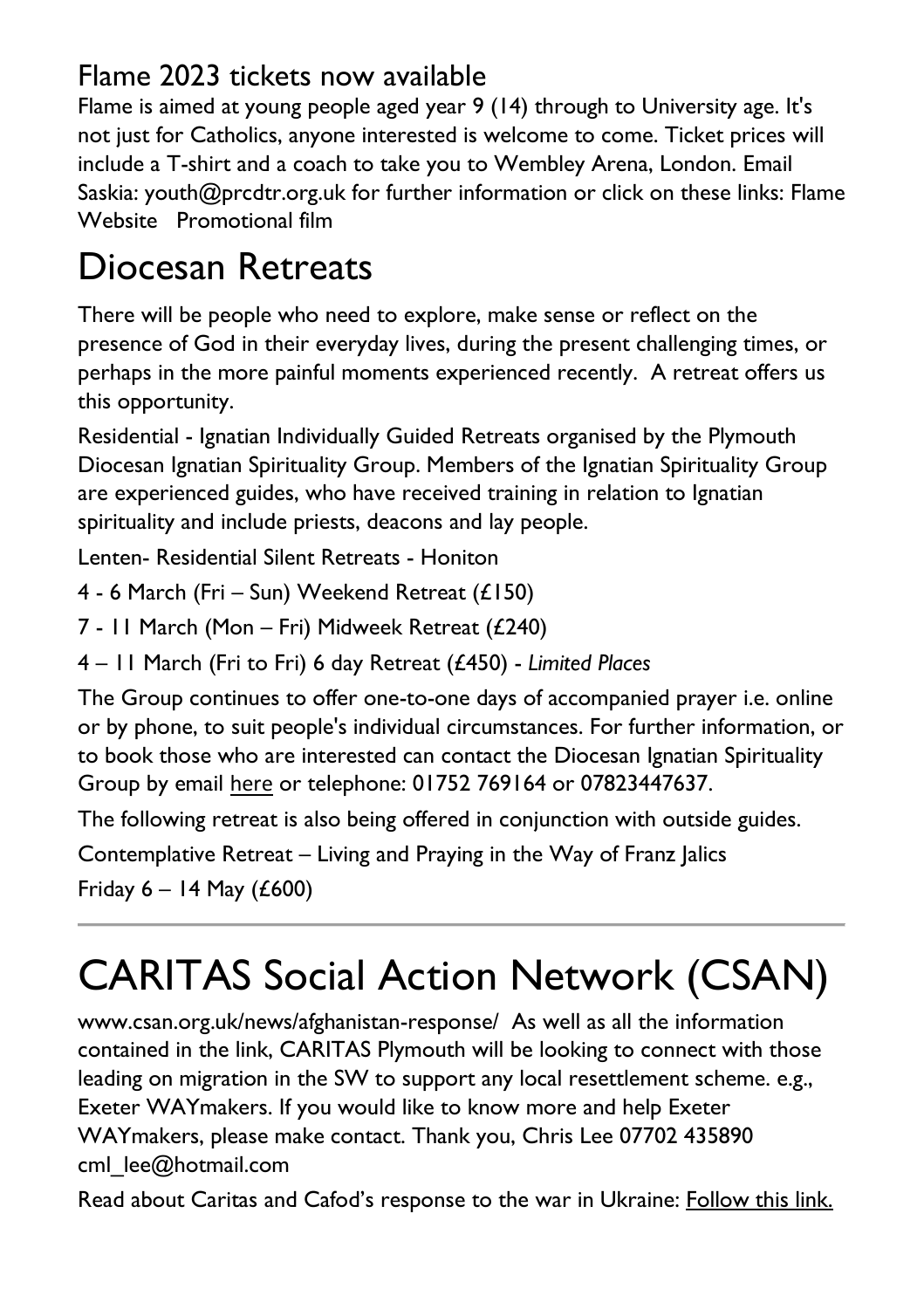### Exeter WAYmakers



Have you sorted out your Lenten almsgiving yet? Help Exeter WAYmakers in our aim to resettle a refugee family in our city. To support our application to be a Community Sponsor we need to raise £9000. Both Exeter parishes have made generous donations to start us off and we want to give you parishioners the opportunity to support this work by your prayers, your volunteering and your individual donations. We want this to be a Catholic community effort

across all our parishes so please do support us. Please place your donation in an envelope marked Exeter Waymakers and hand it in to the parish offices. If you wish to make your donation online to a parish account please clearly reference your donation Exeter Waymakers. Many thanks on behalf of the Waymakers Core Group. If you would like more information feel free to contact Peter Schranz on pschranz5@gmail.com or Chris Lee at cml lee@hotmail.com.



## Sacred Heart Parish Rosary Group

We are praying for the following intentions: Ukraine and Peace in the World

For the love of Jesus, conversion of sinners and reparation to the Immaculate Heart of Mary The Holy Father and his intention for the month Our dearest priests Vocations

All of us praying this Holy Rosary

## What is a Rosary Rose?

A Rosary Rose is a group of people praying the Holy Rosary with a joint intention. Every day a group of 20 people pray for each other, for our families, for our priests and vocations, for the Pope's intentions, and in Reparation to the Immaculate Heart of Mary. Each person will say a decade of the rosary (10 Hail Marys). That means the entire rosary will be said for those intentions. The group will consist of 20 people including you in their prayer. Everyone is very welcome to sign up and join the group; guidance and support will be given. Please call Ana on 07500373030 or email anajostazka@gmail.com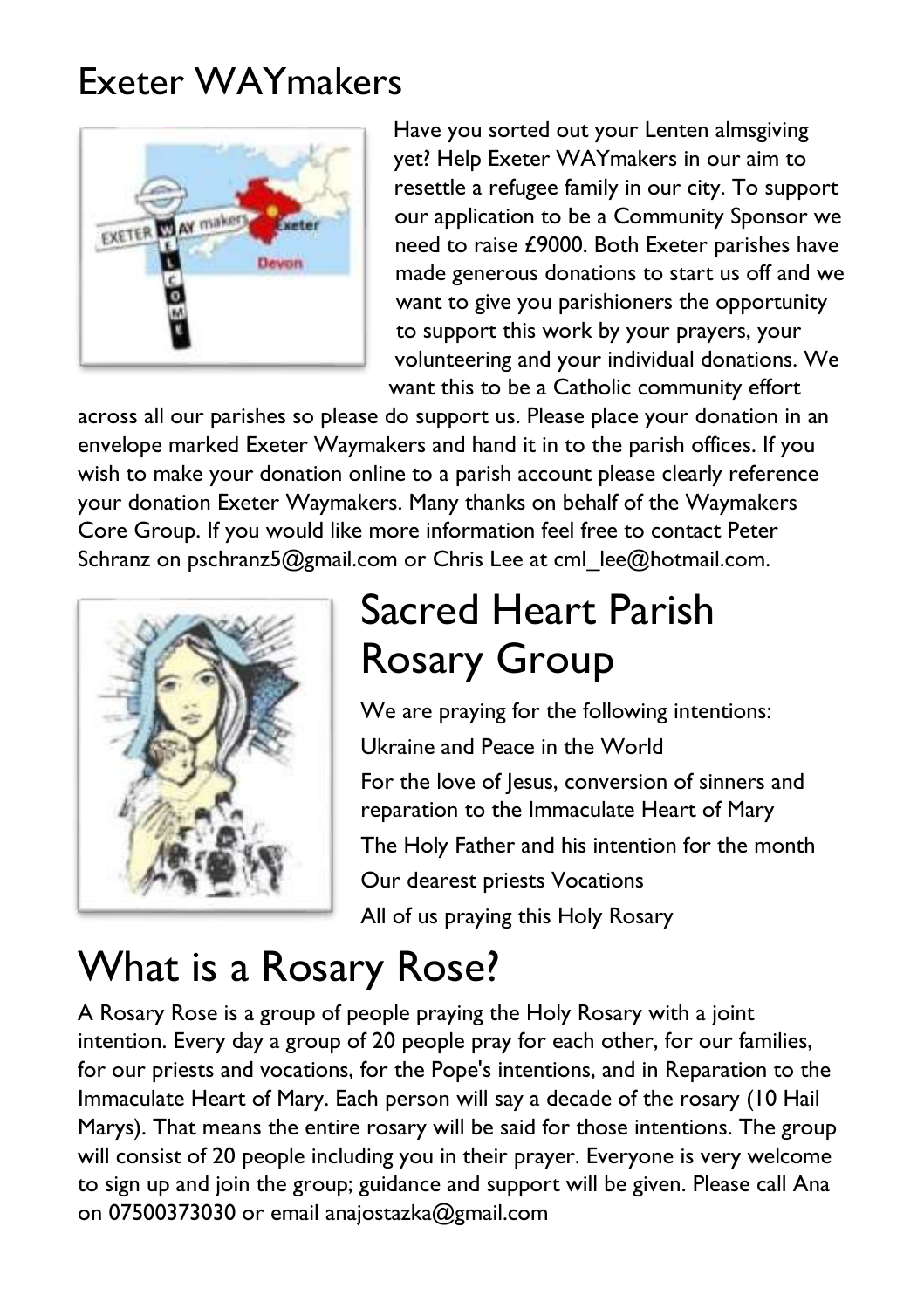## Stella Maris

On the one-year anniversary of the Ever Given ship getting stuck in the Suez Canal, Catholic charity Stella Maris (Apostleship of the Sea) is hosting a webinar about modernisation in the shipping industry. It will look at the history of the container ship, the rise of the ultra-large container vessels, and explore what impact modernisation of the shipping industry has had on seafarers around the world. To join online on 23 March at 7.30pm please register now at [www.stellamaris.org.uk/modernisation](https://linkprotect.cudasvc.com/url?a=http%3a%2f%2fwww.stellamaris.org.uk%2fmodernisation&c=E,1,GA6VX1ARh2fGfvP_7BmSBNkPARSsMJCGjTII56o6DHSgfvpPvzwwPdrHOgatAg7IxmXojFb22Z_LwqWQjD5pCkrVzQvesz8res0oF8tFrpcOJJE6XQ,,&typo=1) to hear how shipping has changed in the last century, the impact this is having on seafarers today, and the important role Stella Maris has in supporting them.

## Spiritual Communion

My Jesus, I believe that you are present in this Holy Sacrament of the Altar. I love you above all things and I passionately desire to receive you into my soul. Since I cannot now receive you Sacramentally, come spiritually into my soul so that I may unite myself wholly to you now and forever. Amen.

## Sacred Heart online donations

It is now possible to make your Sacred Heart weekly loose plate offering and other donations on-line. **All donations are anonymous.** Please use [this link](https://givealittle.co/campaigns/f94e8739-d2fd-4ce6-9fca60470ef39403) to make your online donation. Alternatively, you can go to [Sacred Heart website.](https://www.sacredheartexeter.org/) Scroll down to the 'Parish News' section and click the highlighted 'Donate Here' text. There is also a link on our [Facebook Page.](https://www.facebook.com/Sacred-HeartCatholic-Church-Exeter-422138011310698) If you need further guidance please email the Sacred Heart Parish Office.

## Exeter Cathedral Events

#### Son-et-Lumière by Luxmuralis

22 to 26 March. More details [here](https://linkprotect.cudasvc.com/url?a=https%3a%2f%2fwww.exeter-cathedral.org.uk%2fwhats-on%2fevents%2flife-light-and-sound-experience%2f&c=E,1,y-_iHauzEkUJ_eCgcplcW6PkUStgtewWT0YnZGIMt0irSWZ0Vu5KvEt3OsBd4YixwaLxofqK8B99SHRkNlKi7QJTJI9pvQm626agsN7-shI,&typo=1) The team are hoping it will prompt visitors to reflect on the fragility of nature and the devastating impact we humans have been making on God's creation. Given the huge crowds visiting the recent Moon exhibition, it seems likely there will be a rush on tickets.

#### JS Bach - St John Passion

Join us at 4.00pm on Sunday 10 April for the St John Passion concert. The Passiontide drama unfolds in the unparalleled music of J S Bach, told through the compelling words of St John's gospel. Info and booking [click here.](https://www.exeter-cathedral.org.uk/whats-on/events/j-s-bach-st-john-passion-20220410-160000/)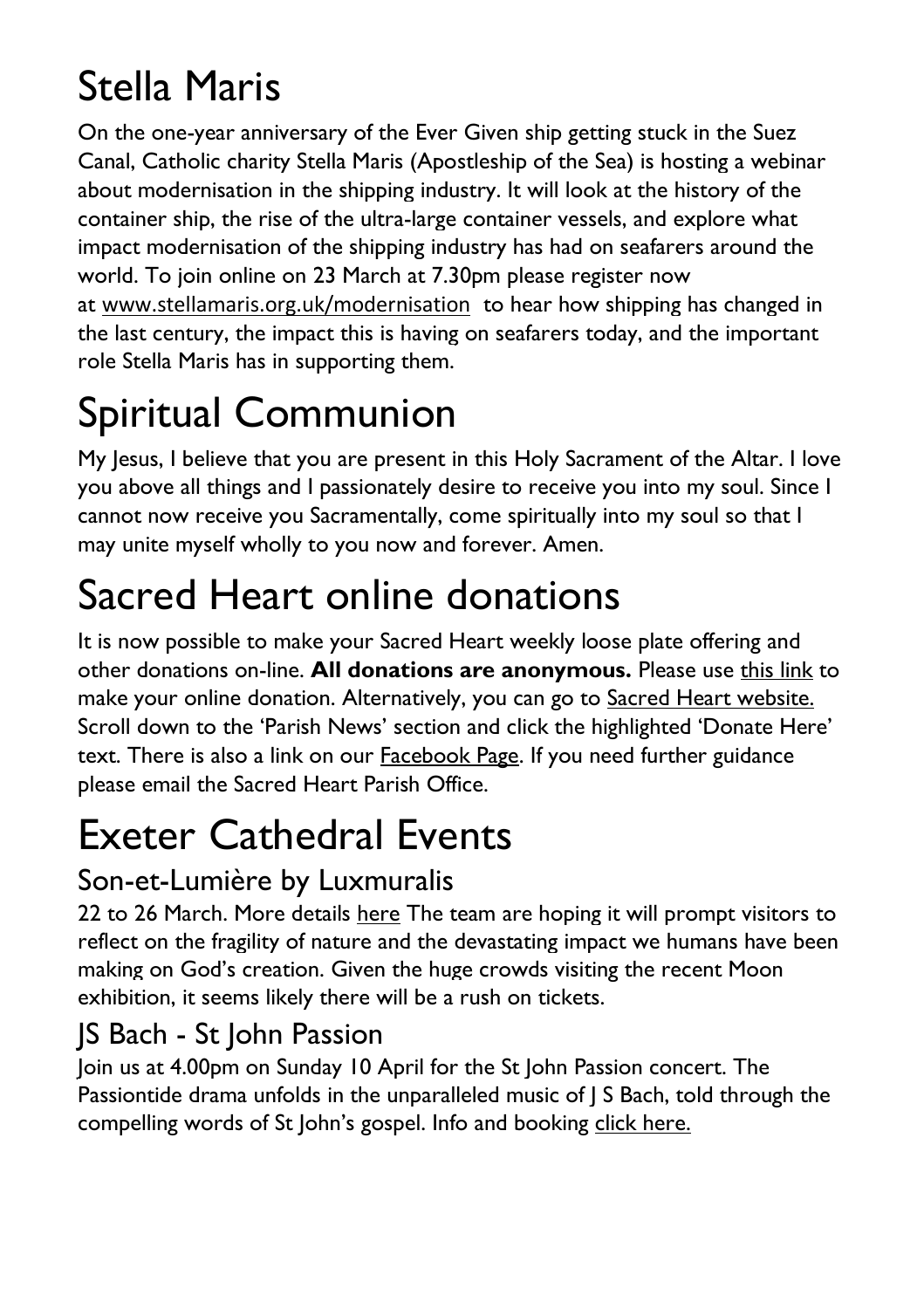## Plymouth Diocese Ignatian Spirituality Group Contemplative Retreat

At St. Rita's Centre, Honiton, Devon. EX14 1AP. 6th – 13th May. For those seeking a more Contemplative Way of Praying and Living. This silent Contemplative Retreat with individual guidance provides a step-by-step introduction to the Gries Path of Prayer developed by Fr Franz Jalics SJ.

For those familiar with this form of contemplative prayer, the retreat offers the opportunity to refresh and to deepen it. Donations invited: £400 (All rooms en suite) Please contact the Retreat Co-ordinator Retreat: Paddy Rylands paddyrylands@gmail.com for further details and application form

## Catholic Children's Society Plymouth

Do you know a child who could 'Walk a Mile in Their Shoes' to help raise money for the Catholic Children's Society (Plymouth)?

In 2021, the number of Essential Grant applications the CCSP received rose by a staggering 95 to 314 and we envisage this number continuing to rise in 2022 as more and more families are struggling to pay for the basic essentials of life for their children. It's hard to believe that there are children who do not have properly fitted shoes to wear to school every day and whose parents are unable to buy the correct school uniform. Since the start of this academic year, we have purchased 18 sets of school uniform to help children of all faiths and none to have the correct uniform that fits, improving self-esteem and their ability to learn. As part of our Good Shepherd programme, where we ask children to think of other children less fortunate than themselves, we are working together with the Catholic schools in the Diocese and have asked children to join in with this sponsored event. Our last Good Shepherd initiative 'Sleep on the Floor for a Night' saw 25 children raise almost £2,300 when they gave up their comfortable beds for one night over the Christmas holidays.

This summer, we are asking children to 'Walk a Mile in Their Shoes' by undertaking a sponsored walk of one mile, wearing something different on their feet, perhaps slippers, flippers or any other whacky idea to help raise money. Maybe there are children, or even adults, in your parish who might like to support this sponsored event, to help raise much needed funds, as many of our traditional fundraising events still remain cancelled. If 100 children could each raise £10 in sponsorship money, CCSP could buy school uniform and shoes for 20 children, so they never have to wear ill-fitting shoes to school again! Sponsorship forms can also be downloaded from our [website](http://www.ccsplymouth.org.uk/) or by calling 01364 645420 or emailing [ccs@prcdtr.org.uk](mailto:ccs@prcdtr.org.uk)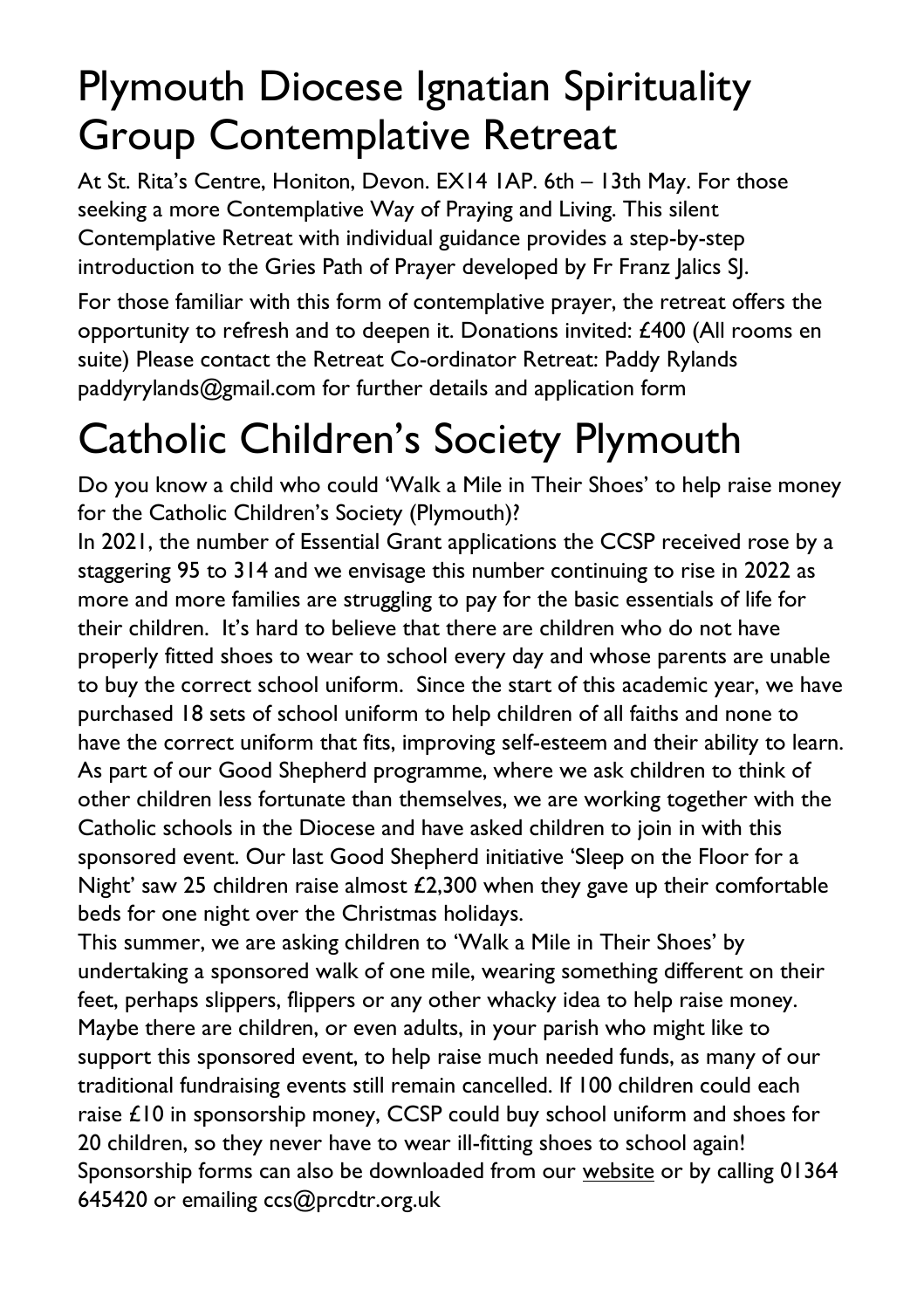## Tweeted by Pope Francis

Dear brothers and sisters, in the pain of this war we all pray together, asking the Lord for forgiveness and asking for peace in Ukraine.

Forgive us for war, O Lord. Lord Jesus Christ, Son of God, have mercy on us sinners! Lord Jesus, born in the shadows of bombs falling on Kyiv, have mercy on us! Lord Jesus, who died in a mother's arms in a bunker in Kharkiv, have mercy on us! Lord Jesus, a 20-year-old sent to the frontlines, have mercy on us! Lord Jesus, who still behold armed hands in the shadow of your Cross, have mercy on us! Forgive us. O Lord. Forgive us, if we are not satisfied with the nails with which we crucified Your hands, as we continue to slate our thirst with the blood of those mauled by weapons. Forgive us, if these hands which You created to tend have been transformed into instruments of death. Forgive us, O Lord, if we continue to kill our brother: Forgive us, if we continue like Cain to pick up the stones of our fields to kill Abel. Forgive us, if we continue to justify our cruelty with our labors, if we legitimize the brutality of our actions with our pain. Forgive us for war, O Lord. Forgive us for war, O Lord. Lord Jesus Christ, Son of God, we implore You! Hold fast the hand of Cain! Illumine our consciences; may our will not be done; Abandon us not to our own actions!Stop us, O Lord, stop us! And when you have held back the hand of Cain, care also for him. He is our brother. O Lord, put a halt to the violence! Stop us, O Lord! Amen.

#PrayTogether #Ukraine



Franciscus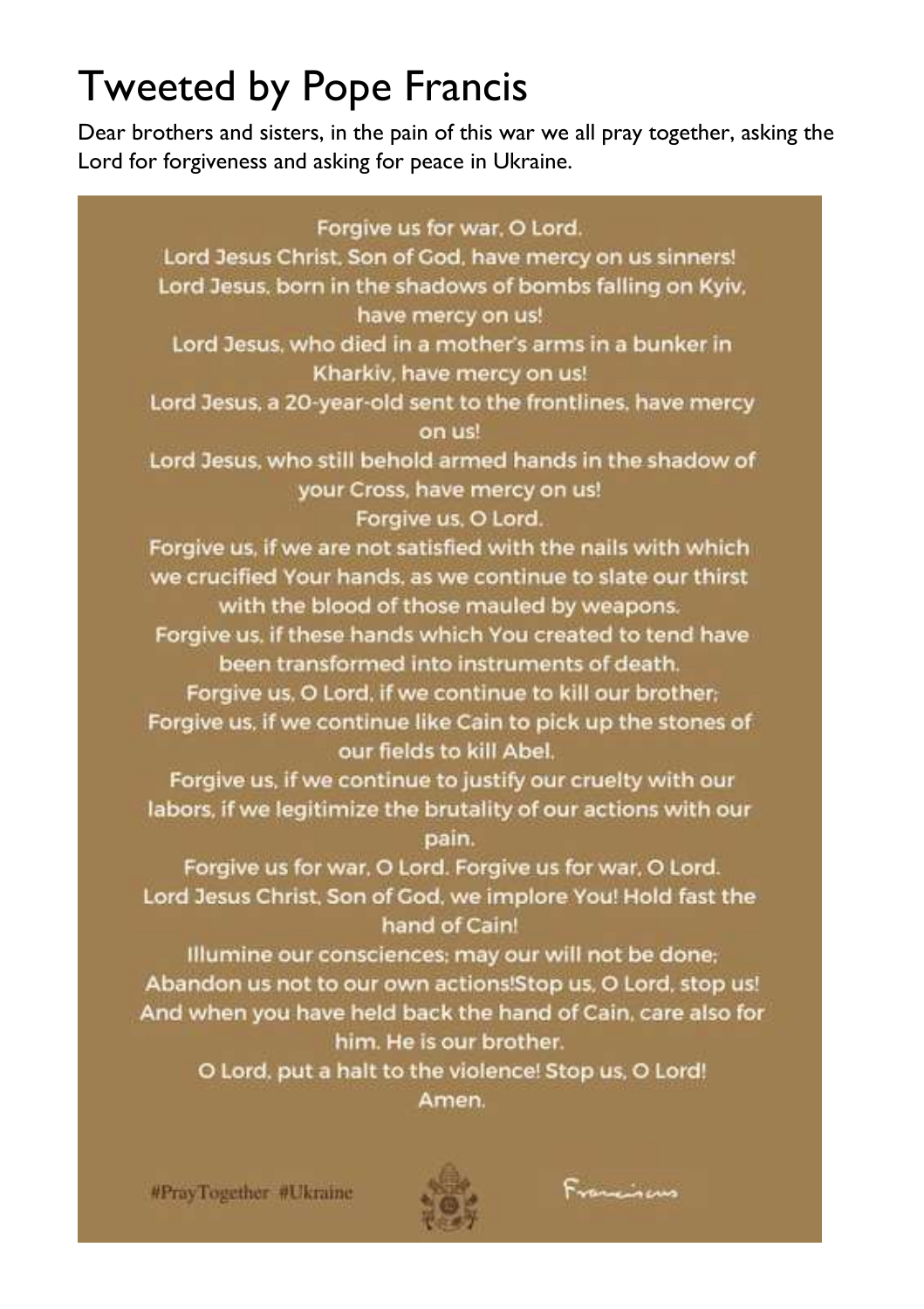# THE WORD

#### Sunday 20 March

First Reading Exodus 3:1-8. 13-15 *I am has sent me to you.*

Psalm Response The Lord is compassion and love

#### Second Reading

1 Corinthians 10:1-6.10-12 *The life of the people under Moses in the desert was written down to be a lesson for us.*

Gospel

Luke 13:1-9 *Unless you repent you will all perish as they did.*

#### Sunday 27 March

First Reading Joshua 5:9-12 *The People of God keep the Passover on their entry into the promised land.*

Psalm Response Taste and see that the Lord is good.

Second Reading 2 Corinthians 5:17-21 *God reconciled us to himself through Christ*

Gospel Luke 15:1-3.11-32 *Your brother here was dead and has come to life.*